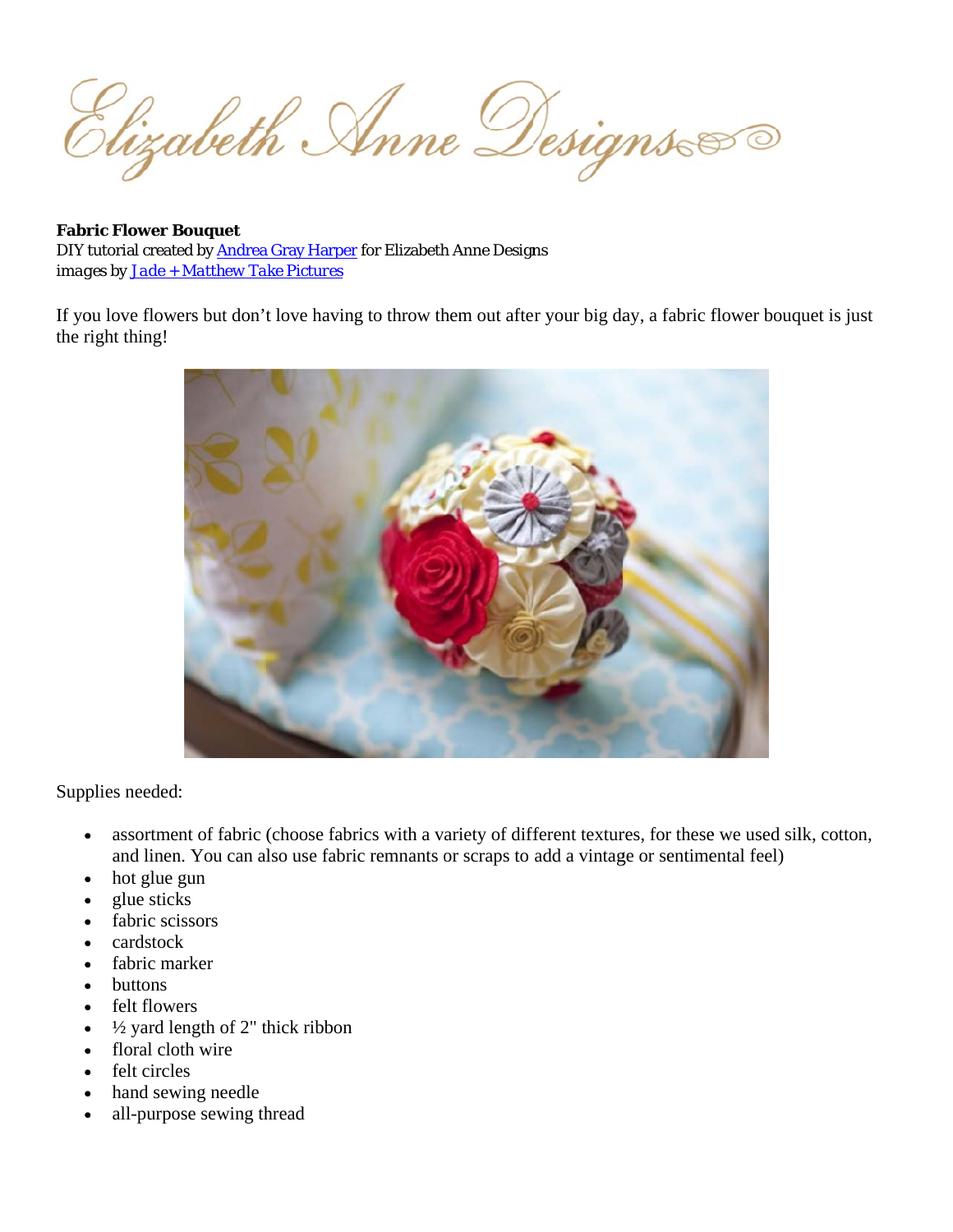## Make Fabric Yo

Make Fabric Yo-Yo Flowers<br>1) Cut 6", 5", and 4" diameter circle templates out of cardstock. Trace an assortment of circles onto fabrics.



2) Cut out all circles using fabric scissors.



3) Thread your needle with the all-purpose sewing thread, knotting it at one end. begin to sew around the edge of the circle. As you stitch, begin pulling the thread, you will notice the fabric beginning to come together into lovely folds. Once the fabric ruffles enough that it begins to make a flower, knot your thread on the back (flat) side.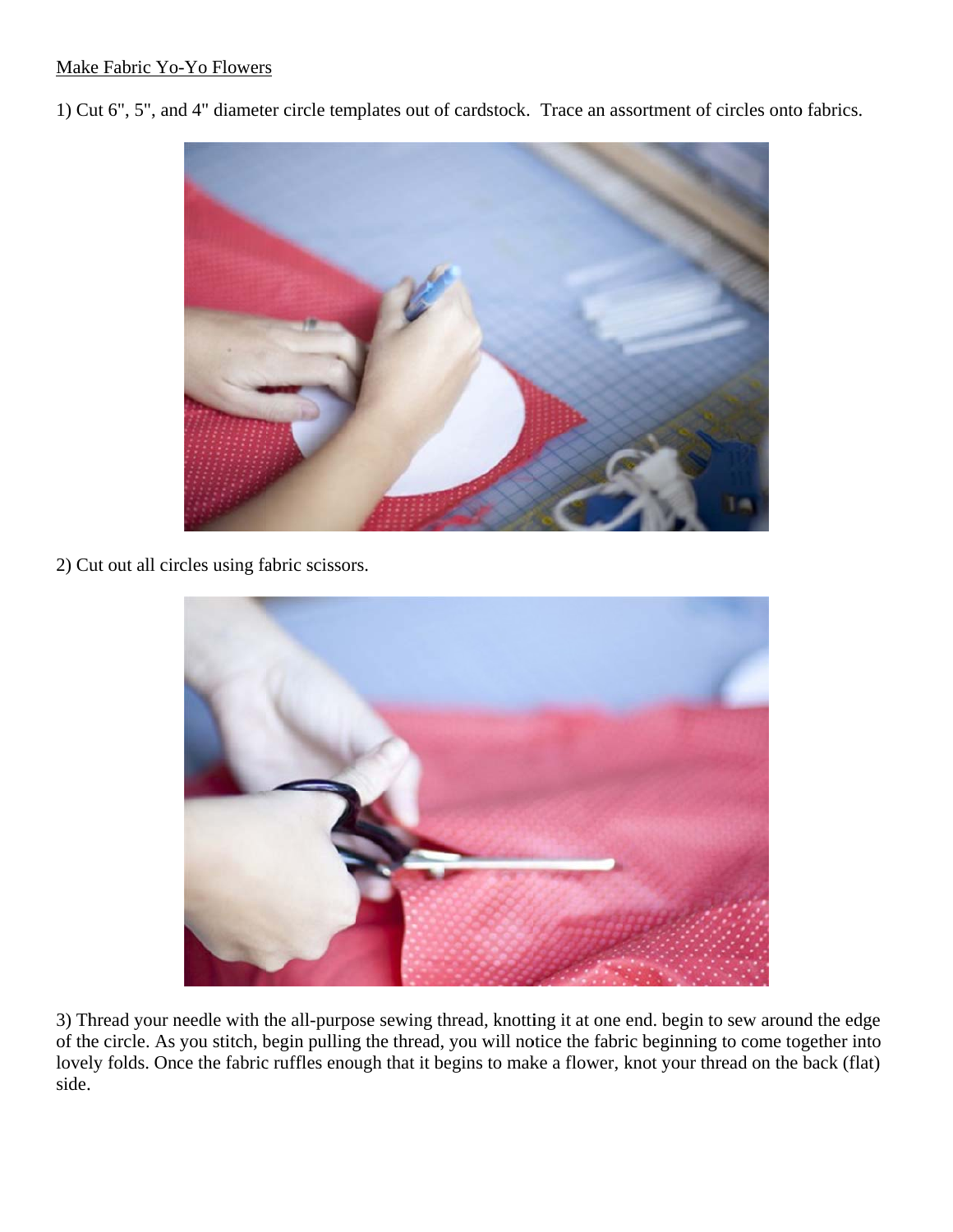

4) Continue making yo-yo flowers until you have a variety of sizes and colors to choose from. Stitch beads to the center of each or glue buttons or pre-made felt flowers to the centers. You can also layer different sizes on top of one another.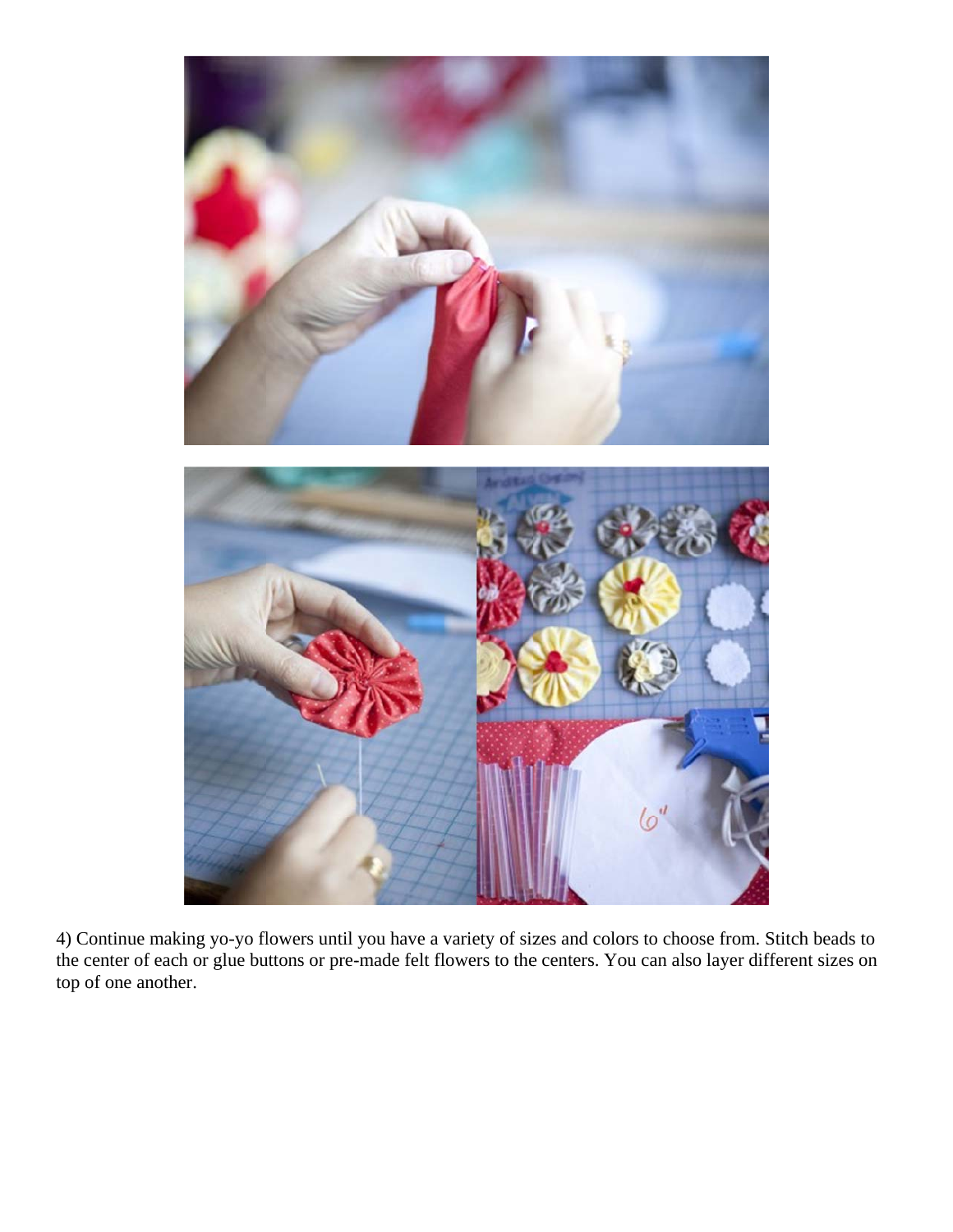

## **Construct the Bouquet**

1) Bend the floral cloth wire in half and then bend the ends to create a flat surface for the flowers.

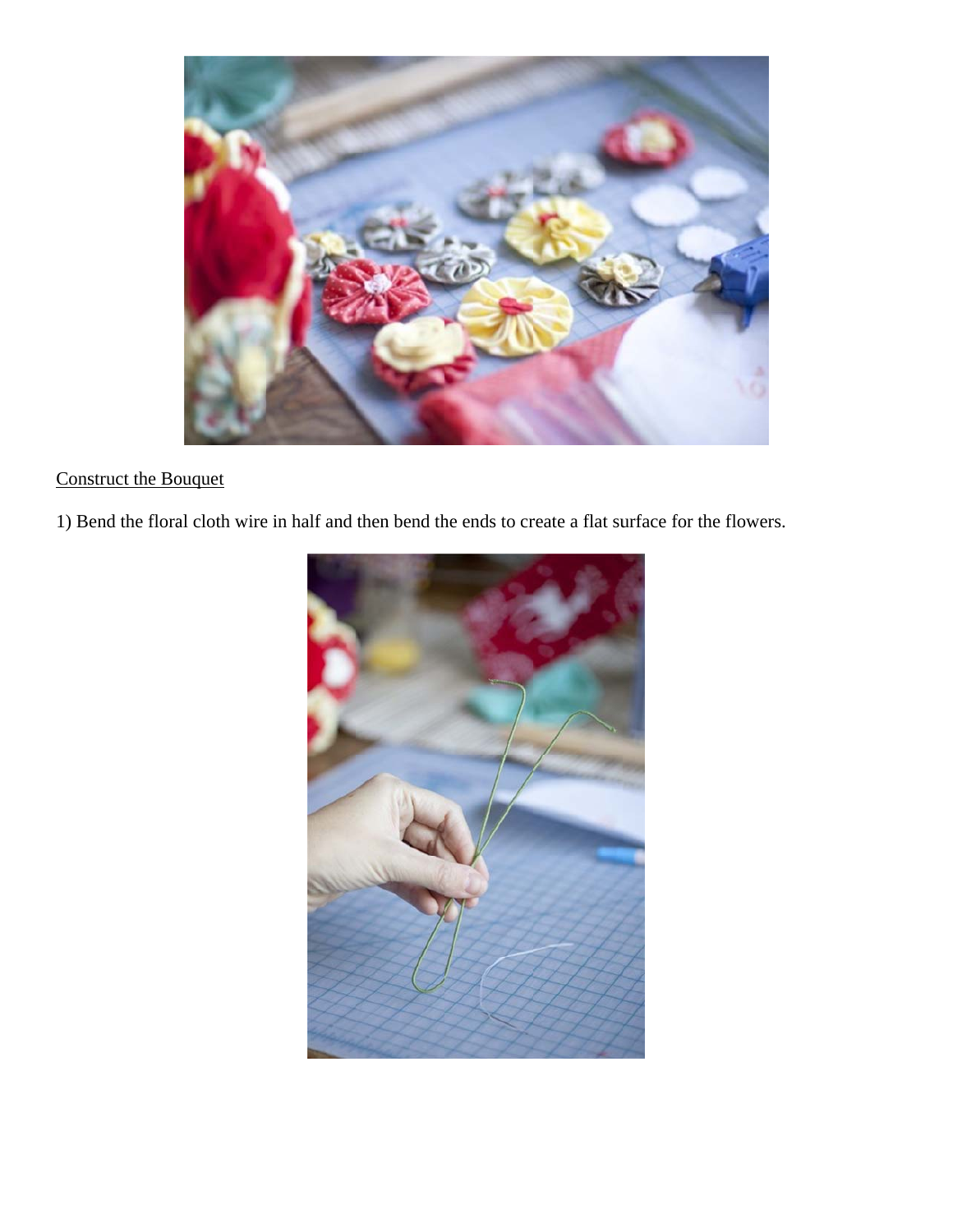2) Add hot glue to the back of the flower and attach the "stem" to it.

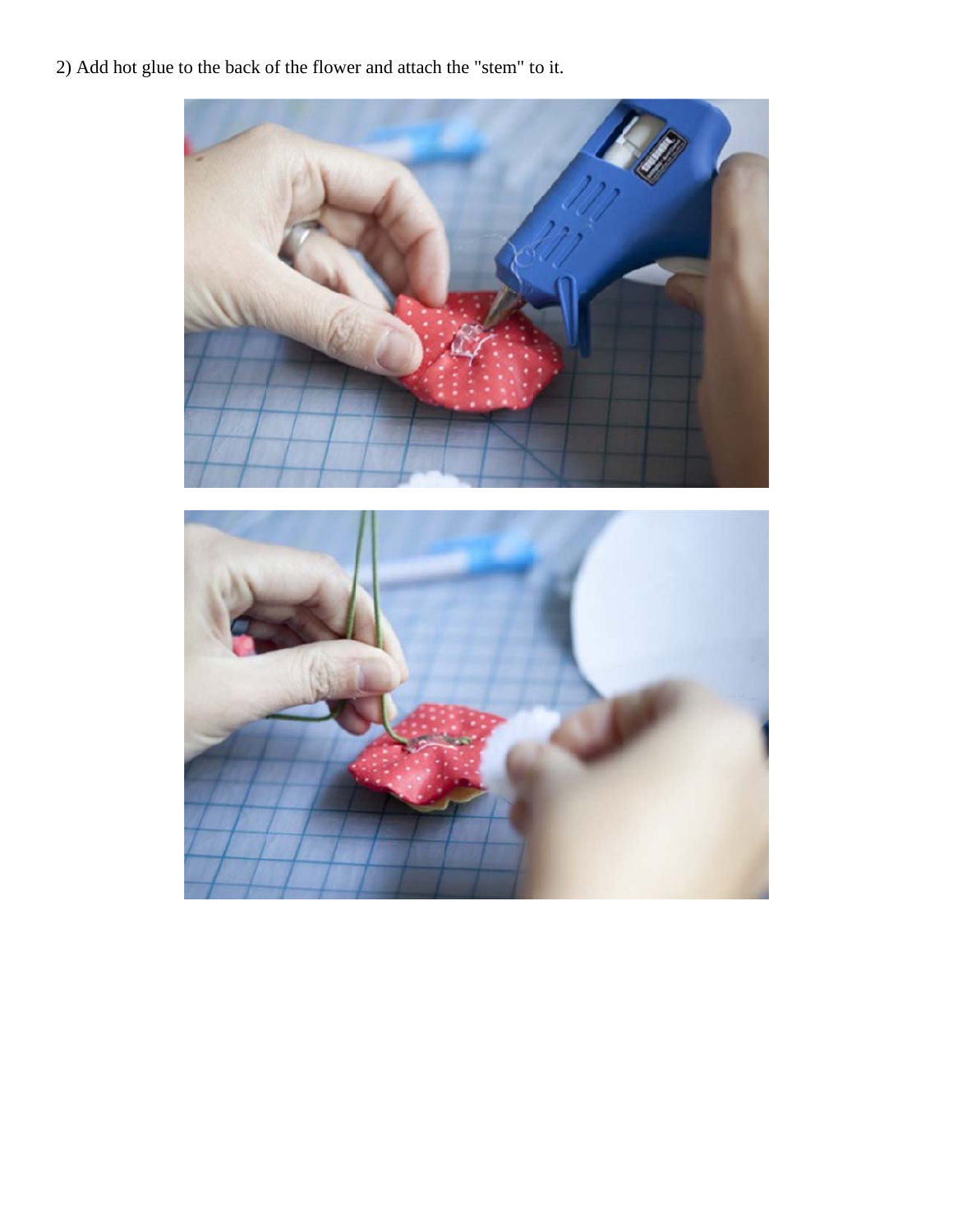3) Cover the stem with a piece of pre-cut felt and glue down the edges. This will give the flowers a more finished look.



4) Do the same with the other stem. Repeat steps 1-3 until you have the desired amount of stemmed flowers.